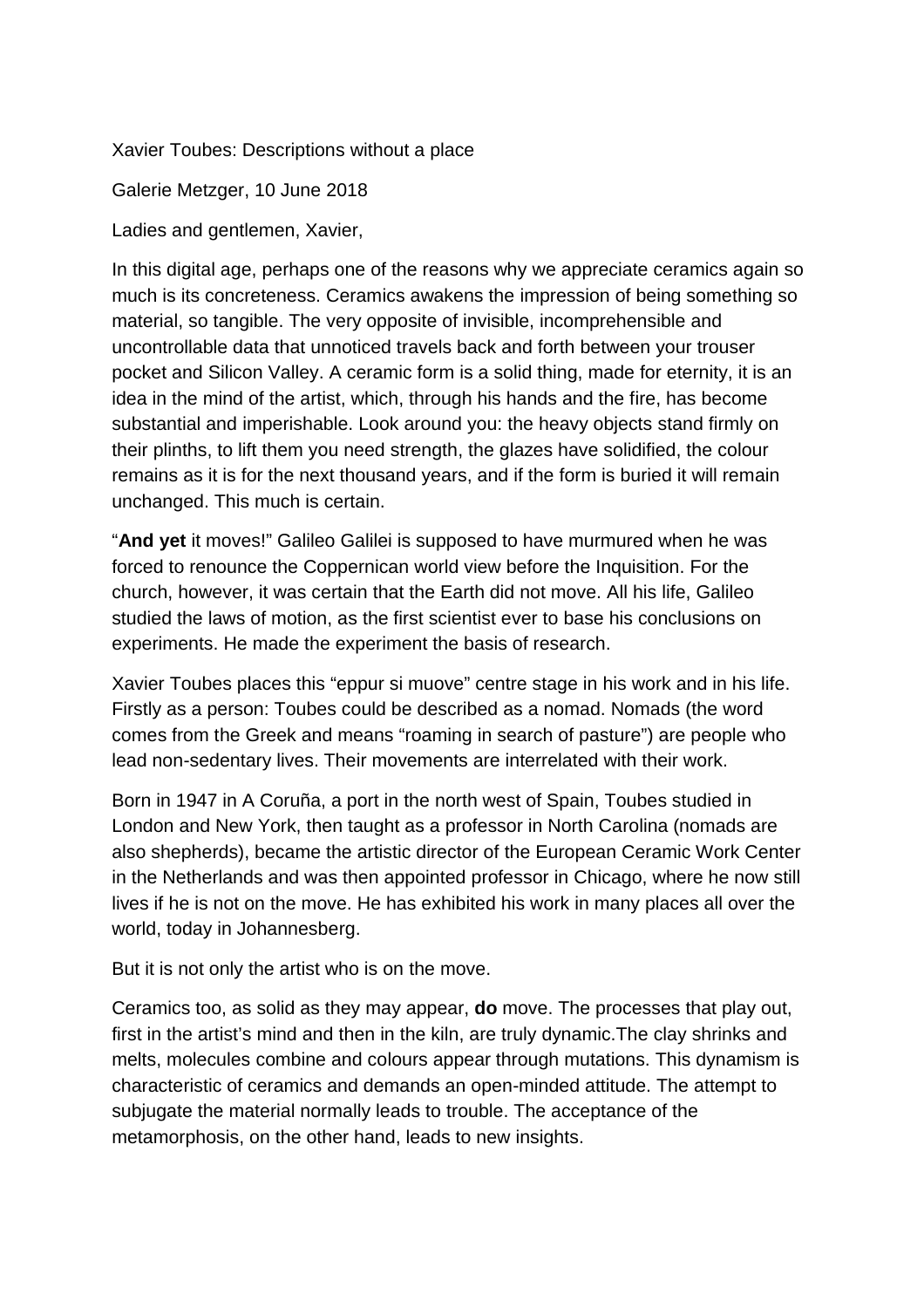Xavier Toubes not only accepts this transformation, he makes it the basic concept of his work. His work centres on the paradox of dynamic concreteness. As Galileo once propagated, his artistic research is based on experiment, experimental procedure, on series. He gives the material the space it requires and gives it the opportunity for its dynamism to unfold. The works document Xavier Toubes' journey, they are his *Descriptions without a place*, artistic ideas without a fixed location*,* figures without a shadow, mobile, roaming, bequeathed observations. The themes that Toubes takes up do not belong to a specific location, they roam with him, they lie fallow and are later taken up again by the artist. Firm companions on the journey are language, the material clay and colour.

Josef Albers, himself a migrant and a teacher wrote this poem:

| Wenn ich male                                   | When I paint                                |
|-------------------------------------------------|---------------------------------------------|
| sehe und denke ich zunächst - Farbe             | I see and think first - colour              |
| Und zumeist Farbe als Bewegung                  | And mostly colour as movement               |
| Nicht als Begleitung                            | Not as accompaniment                        |
| von Form, die seitwärts bewegt,                 | of form, moving sideways                    |
| nur seitwärts verbleibt                         | only sideways remains                       |
| Sondern als Farbe in dauernder innerer Bewegung | But as colour in lasting inner motion       |
| Nicht nur in Interaktion und Interdependenz     | Not just in interaction and interdependence |
| mit Nachbarfarben,                              | with neighbour colours                      |
| verbunden wie unverbunden                       | connected and unconnected                   |
| Sondern in Aggression - zum wie vom Beschauer   | But in aggression $-$ to and from beholders |
| in direktem frontalen Uns-Anschauen             | in direct, frontal beholding-us             |
| Und näher betrachtet,                           | And seen from closer,                       |
| als ein Atem und Pulsieren – in der Farbe       | as a breath and pulsation – in colour       |

## (English by David Erban)

With Toubes, colour reinforces movement, on one object it seems to be on the move to the next and does not let the viewer rest.

It even becomes political by embodying the artist's activism. Toubes' work documents the world in motion. Wouldn't it have been great if the church had proved to be right and we could be sure that the Earth at least was not moving. And yet it moves. Humanity too has never been stationary. The current debate on refugees, although many are nomads simply in search of a new space to work, shows our dilemma with migration. The present shows us that migration cannot be controlled and there is little that we can commit to. Xavier Toubes gives us no answers and that